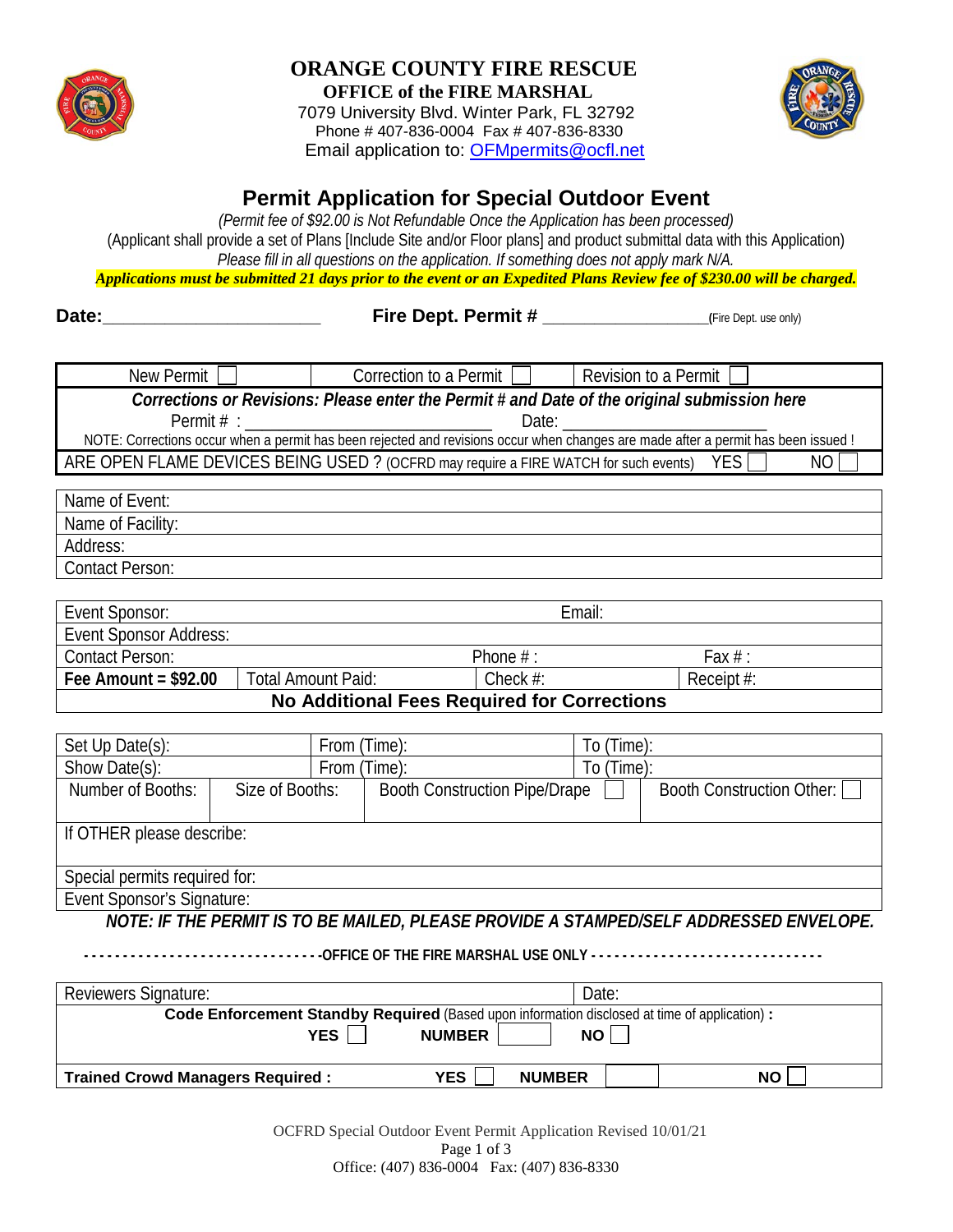## **SPECIAL OUTDOOR EVENT PERMIT (continued)**

| Is this a Ticketed Event? $YES$ NO                                                                                                                                                                        |
|-----------------------------------------------------------------------------------------------------------------------------------------------------------------------------------------------------------|
| Is food to be sold or served? $YES$ NO<br>If YES will food be: PREPARED AT EVENT $\Box$<br><b>PRECOOKED</b>                                                                                               |
| Is alcohol being sold or served? YES NOM If YES, provide copy of Alcohol Permit Application.                                                                                                              |
| Will there be any fireworks or pyrotechnics? YES (Additional permits required)<br>NO                                                                                                                      |
| Will there be any street closures? $YES$ (Additional permits required) $NO \Box$                                                                                                                          |
| Will there be any tents? $YES$ (Additional permits required) $NO$                                                                                                                                         |
| Will there be any stages? YES   If YES describe: ________________________________<br>(Sealed engineering plans required for stage construction)<br>NO                                                     |
| <b>INFORMATION REQUIRED BY ZONING:</b><br>TOTAL square footage of structure(s) on site:<br>Uses of structure(s) (i.e. shopping center, church, industrial, etc.): [11] [2012] [2013] [2013] [2014] [2014] |
| Total number of parking spaces to be used for the event:_________________________                                                                                                                         |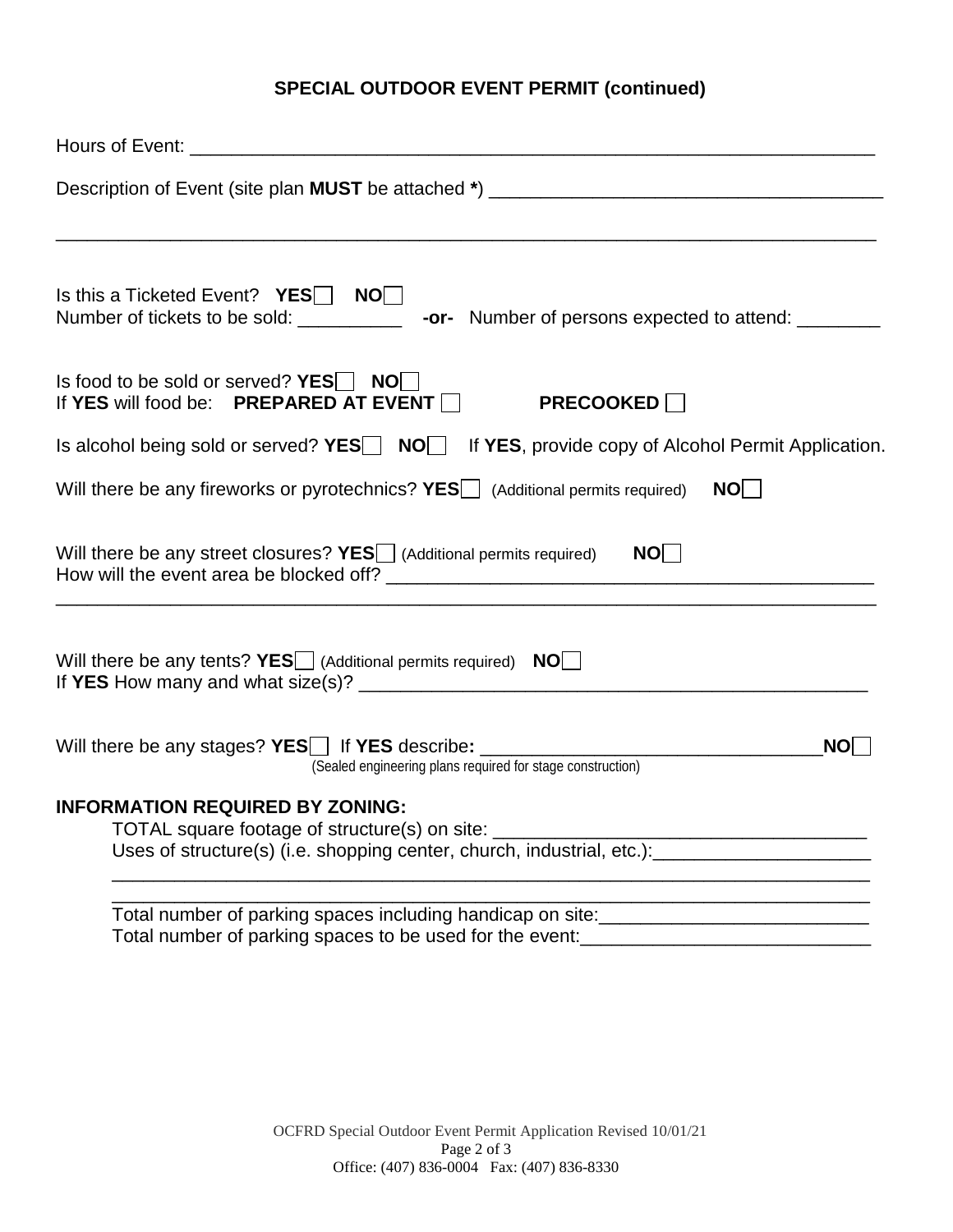## **SPECIAL OUTDOOR EVENT PERMIT (continued)**

### **\*NOTE:** The site plan must include the following and **be to scale or dimensioned**

- 1. Show all locations of any fire hydrants on the property or any fire department connections to the building on the property.
- 2. Please describe any stage to be used. If building the stage, we require engineered approved plans. If a stage is being rented then most companies have the specs on their stages.
- 3. Show placement of all tents, tables, booths, etc.
- 4. Any area to be blocked off prohibiting vehicles and emergency equipment.
- 5. Explain how the area will be closed off to traffic and if closing the area show all entrances and exits.
- 6. Type of barricading to be used.
- 7. Parking area for attendees.

You must provide the following documents along with your site plan:

- 1. A completely filled out Permit Application for Special Outdoor Event form.
- 2. A notarized letter from the property owner granting permission for the event.
- 3. A payment receipt for the required permit fees.
	- a. \$92 application fee
	- b. \$230 late fee / expedited review fee (required if the application is submitted within 21 days of the event)
- 4. A copy of your alcohol permit if required.
- 5. Note if security, either private or law enforcement will be on site, this can either be a separate document or detailed on your site plan.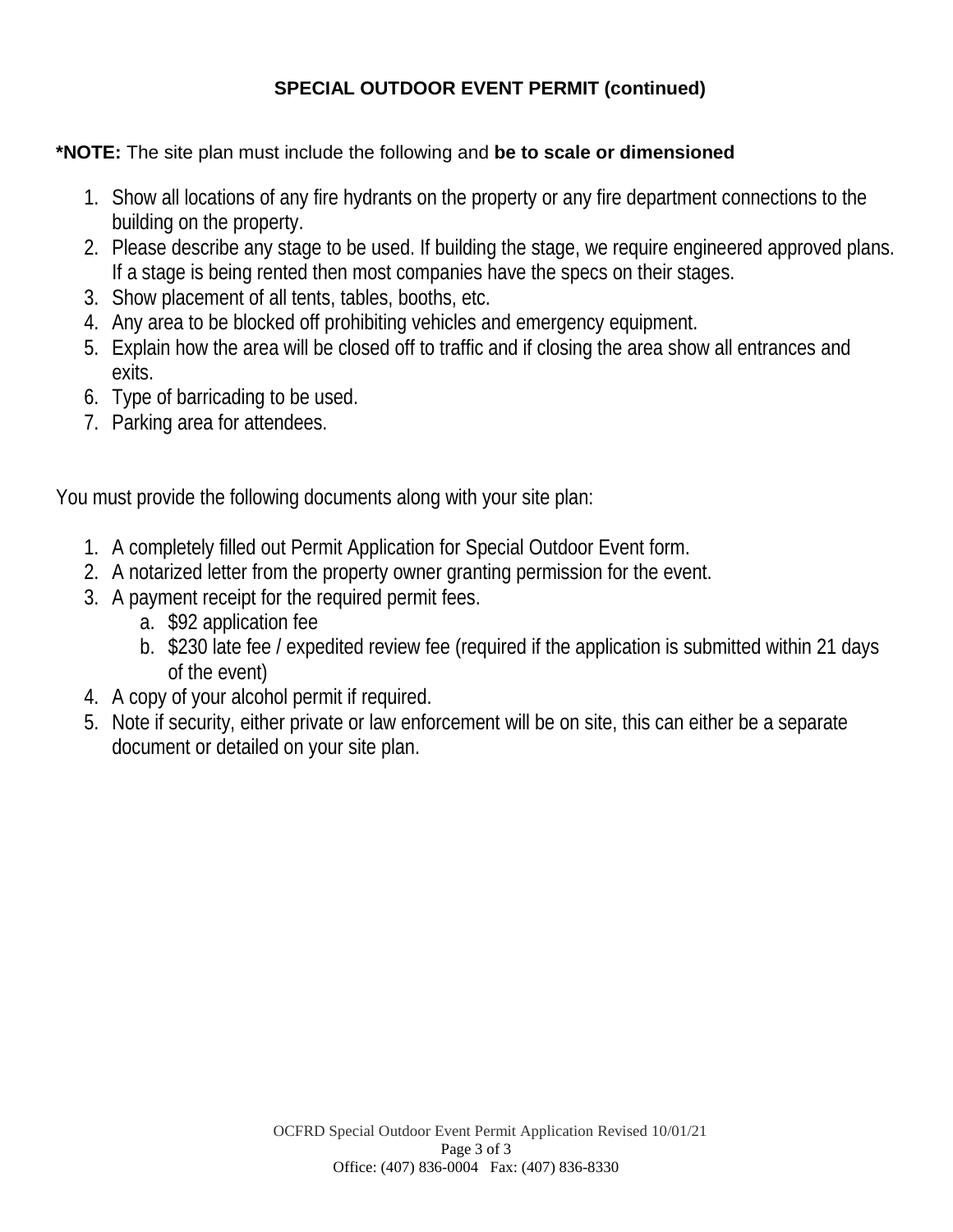

# **\*Now Available\***

# **E-Bill Express from Orange County Fire Rescue!**

 the **email confirmation** (example attached) of payment along with your permit Below is the website for our new Payment Portal for all payments. Please submit application.

Next to the Payment Type click on the symbol with the box and pencil to add your building permit # & if there is no building permit # include the project name and address.

| <b>Customer Name or Business Name</b> | <b>Primary Telephone Number</b><br>Mobile $\sim$                                                  | <b>Payment Amount</b><br><b>Payment Type</b><br>Select $C$ $\vee$<br>\$<br>$\mathscr{A}$ |  |  |
|---------------------------------------|---------------------------------------------------------------------------------------------------|------------------------------------------------------------------------------------------|--|--|
| <b>First Name</b><br>(optional)       | <b>Primary Email Address</b>                                                                      | <b>O</b> Add A Payment Method<br><b>Payment Method</b><br>$\checkmark$                   |  |  |
| <b>Middle Name</b>                    |                                                                                                   | <b>Pay Date</b><br>雦<br>4/24/2017                                                        |  |  |
| (optional)<br><b>Last Name</b>        |                                                                                                   | Invoice Number (if applicable)                                                           |  |  |
| (optional)                            |                                                                                                   | (optional)                                                                               |  |  |
|                                       | Payments confirmed before 8:00 PM ET will be debited from your bank account or credit card on the |                                                                                          |  |  |
| card the following business day.      | same day. Payments confirmed after 8:00 PM ET will be debited from your bank account or credit    | Continue to Payment                                                                      |  |  |

 **For your convenience you can make your secure payment** 

**ONLINE using a credit card or funds withdrawn directly** 

**from your bank account (ACH).** 



<https://ww2.e-billexpress.com/ebpp/OCFRDBillPay/>